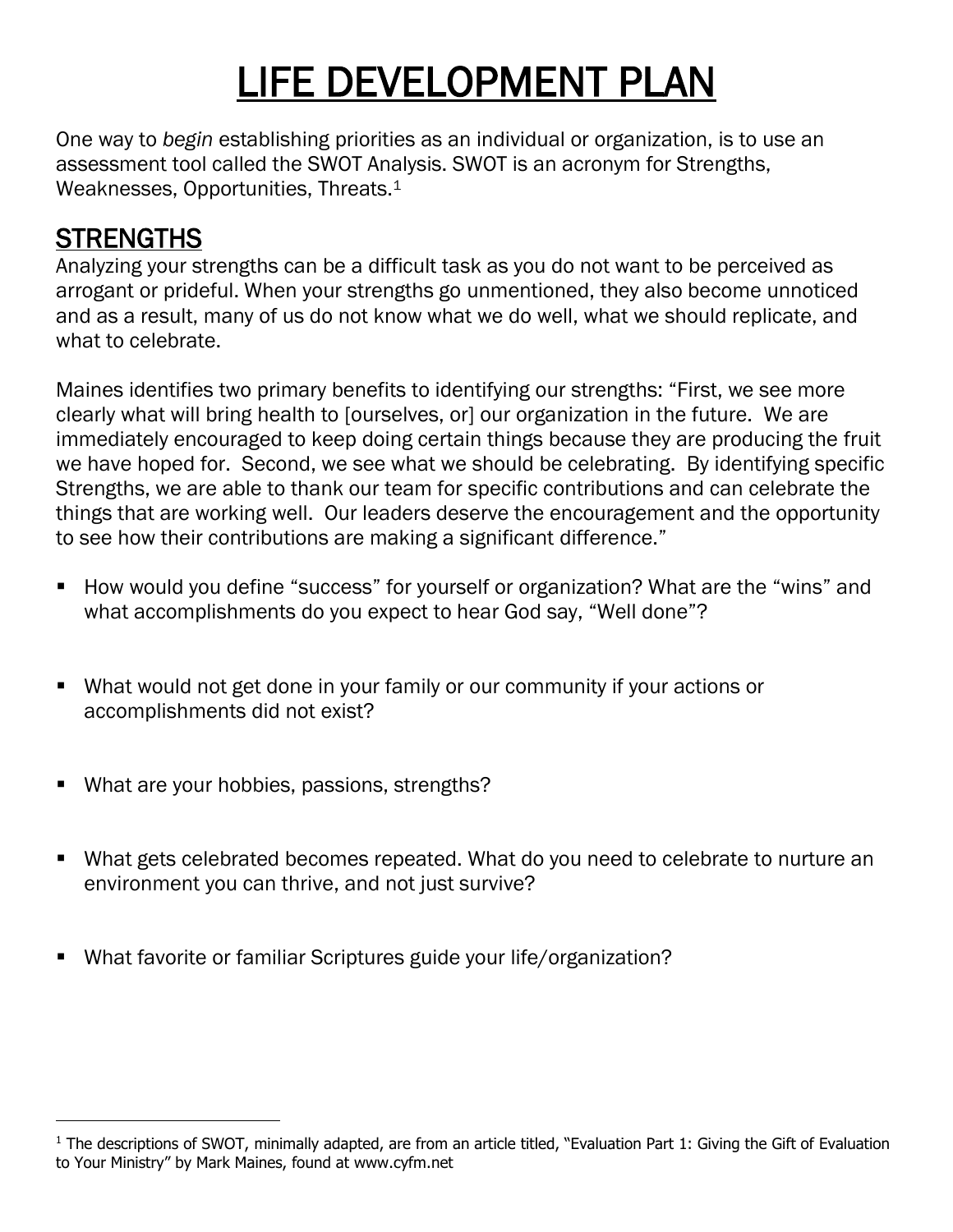### **WEAKNESSES**

Likewise, analyzing your weaknesses can be a difficult task because you can be oblivious to blind spots much more afraid to examine and articulate the weaknesses in your life or organization. However, if you operate in a healthy environment with honest evaluation for the sake of growth in God's kingdom, then we must be willing to voice both the positive and negative aspects of our life and ministry.

Maines says, "There still seems to be this lingering fallacy that to acknowledge that something is not working is to either devalue an individual's contribution to the organization or to call into question the effectiveness of the entire organization. Neither is true. A call for continuous improvement is not a criticism of our work or calling. It is the natural result of our calling. To quote leadership guru Max DePree, "The first job of a leader is to define reality." To look honestly at a situation, and to define reality, is to speak the truth. It is not placing blame, it is not accusing anyone of wrongdoing; it is fulfilling the first responsibility of leadership."

- What is not working well and why? What are your challenges? Think in terms of both micro (small details) and macro (big picture) level.
- What can be improved? What are your suggestions for how to make improvement?
- What needs to be immediately reduced, or removed altogether? Why?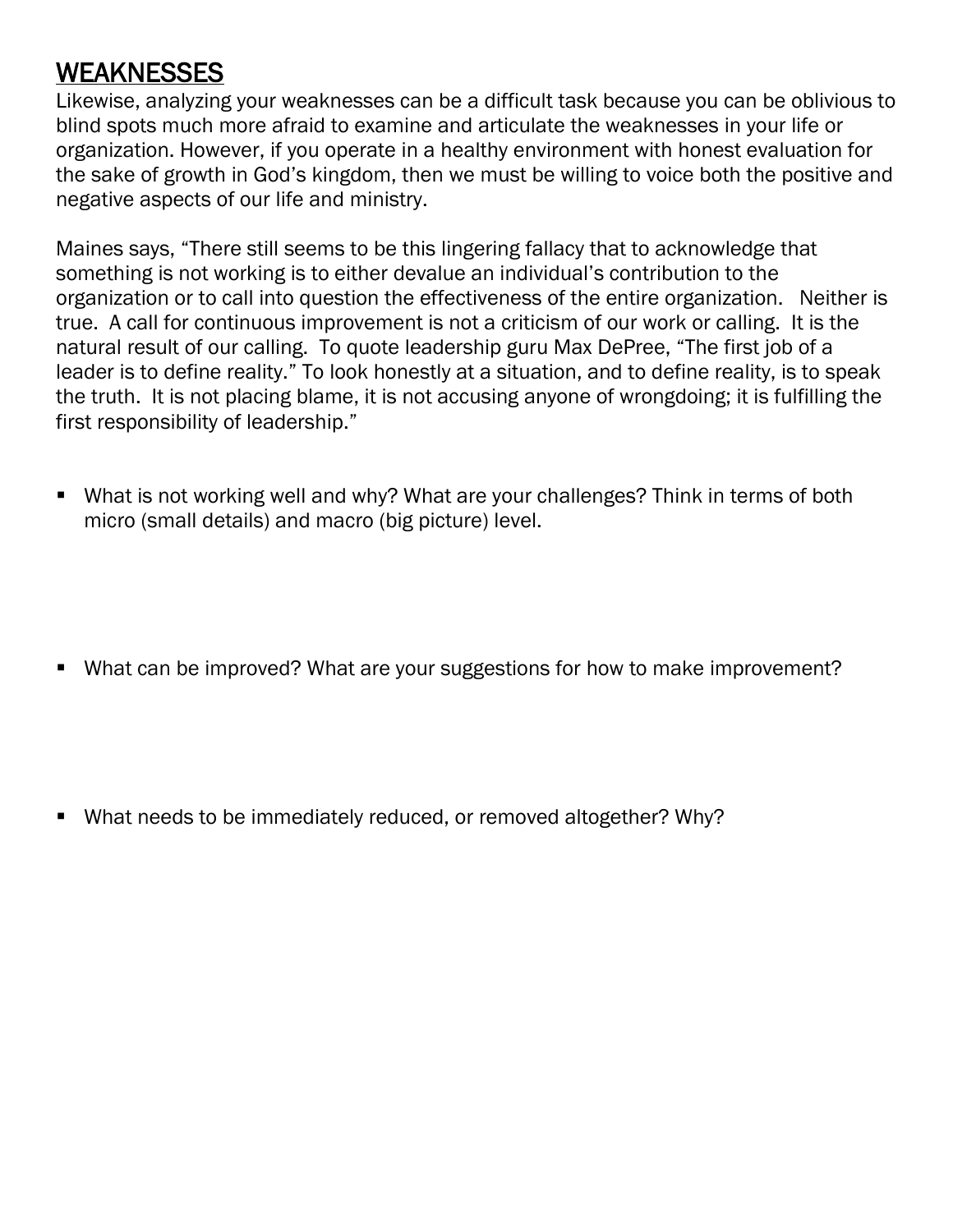#### OPPORTUNITIES

Every person is made in the image of God with dignity, value, purpose, and hope.

Maines encourages individuals or organizations to identify opportunities so that we are better able to respond to the doors God may open for growth. This likely relates to your greatest potential.

- **E** If money or other resources were unlimited, what goals and dreams do you have?
- What makes you happy, sad, or mad (emotions can be an indicator of what needs to be accomplished)?
- What can you take better advantage? What assets or partnerships already exist in your community or proximity that can resource your aims?